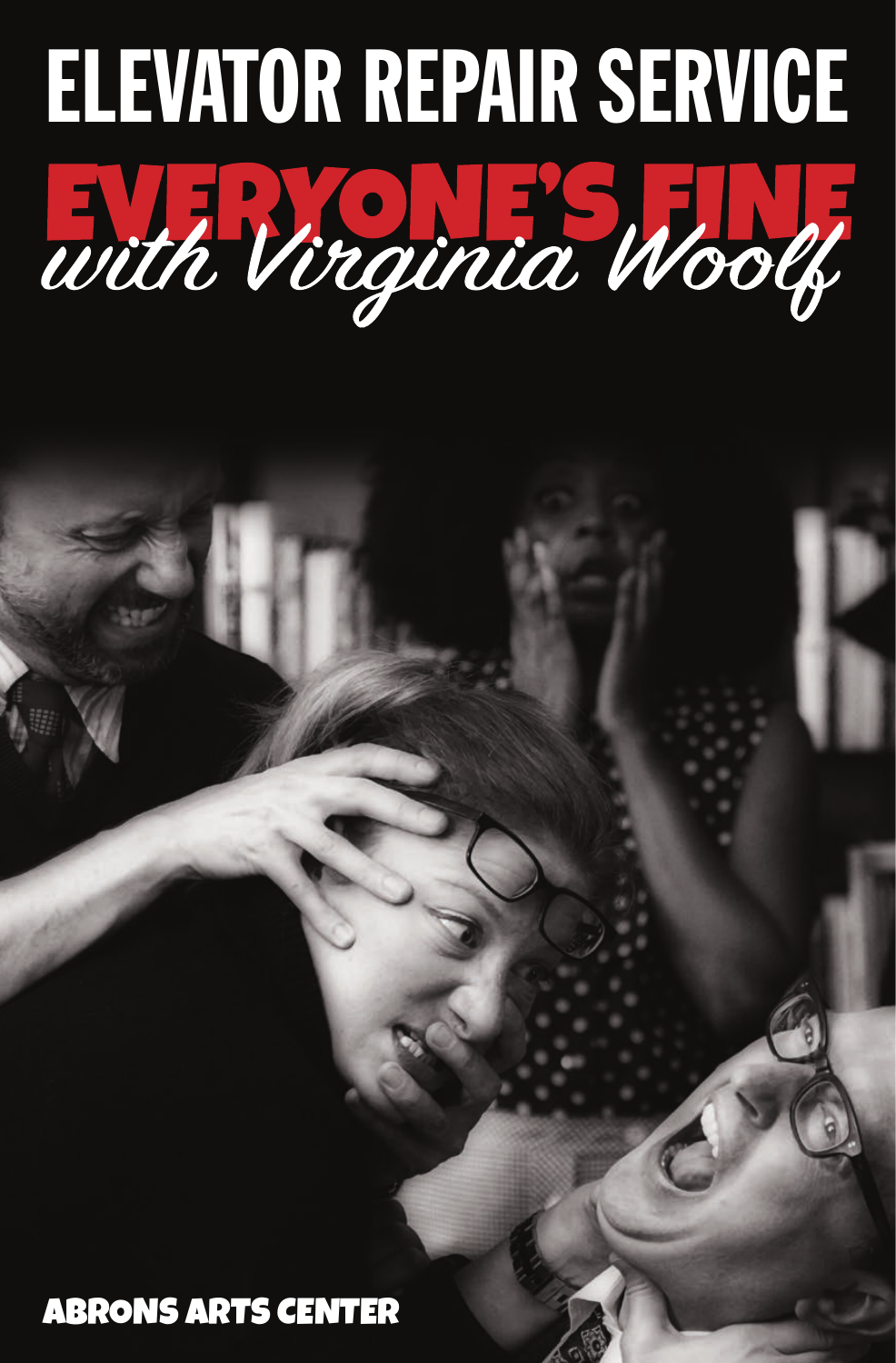## A CONVERSATION BETWEEN JOHN COLLINS AND KATE SCELSA

#### **Kate Scelsa:** So, John!

**John Collins:** Kate, you've worked as a company member with ERS for about sixteen years now…And it turns out that you were doing stealth research for all these years on what would be perfect parts to write for some of our actors.

**KS:** This is going to sound very sentimental, but writing this play has really felt like a love letter to this company. So it's that, combined with my very deep love for Edward Albee's play and specifically for the character of Martha.

**JC:** And it's exciting for me because I'm getting to work with one of my favorite novelists, who wrote one of my favorite books of the past couple of years.

**KS:** Thank you for that plug.

**JC:** It also fits in really nicely with the shows you've worked on with us, taking another work of great American literature as a jumping off point. And looking at the parts you've played in ERS shows, there have been a lot of Marthas in your life.

**KS:** I've always been very interested in whether or not embodying that kind of female rage could be seen as sympathetic. Even powerful. Or if those women just become the shrew. Which means their rage can be dismissed.

**JC:** Well you take Martha, who's an extreme character…

**KS:** She doesn't care what anyone thinks of her. But what are the consequences of that attitude? For most of Albee's play we see Martha as this incredible feminist character, in that she and her husband are on equal footing, and that's what makes it so fascinating to watch, and fun to play. But in the end of Albee's play Martha is defeated—by the idea of motherhood. That never really rang true for me.

**JC:** Here we are going through a moment in history when we especially need to be challenging an outdated narrative of, "A woman can't be powerful and angry." And when a woman whose theatrical anger inspires us so much is defeated, either because of or in spite of that power…Why can't her power be the thing that makes her soar to triumph?

**KS:** Exactly. We love her for being too much, but then we punish her for it.

**JC:** So you have written simultaneously a reverent homage to this character and a challenge to Albee's play. But there is a lot of love for Edward Albee here.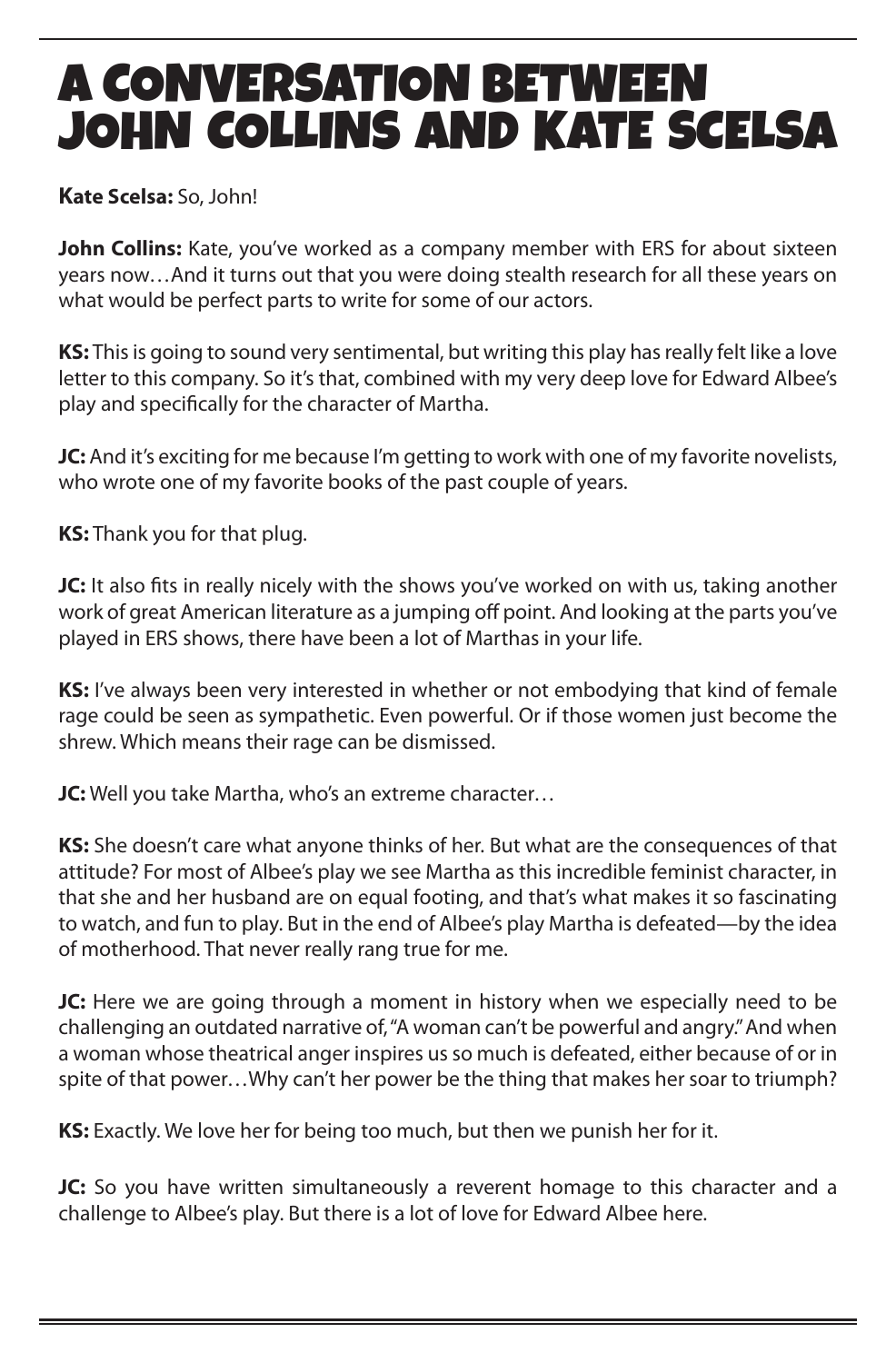**KS:** If he didn't get so much right, there wouldn't be any point in even having a conversation about it. But it's the so much that he got right that makes me want to engage with the places where I feel he let me down.

**JC:** When you create a powerful character like that, you have power as a writer.

**KS:** That's right.

**JC:** And that's where we start with "Everyone's Fine."

**KS:** Martha must be avenged.

**JC:** Yes. She must be avenged.

## A NOTE FROM ELEVATOR REPAIR SERVICE

Elevator Repair Service's 2017-18 season began with a new take on *Measure for Measure* and concludes with an even newer take on George and Martha. In between we've taken Hemingway to New Zealand and celebrated the year with a fabulous rooftop gala in Tribeca. Life continues to move very fast for this company as we prepare for next season. Mind-bogglingly, it will be our  $28<sup>th</sup>$ .

Next season will once again be a mixture of old and new, of looking back at past successes and hard work on future challenges. As 2018-19 begins, we will be back to the most exciting and difficult part of what we do: making new work. We will spend the first months of the season finding a new experiment for the ensemble, one that will become our next full-length work.

We'll also return to the show that changed everything for us, *Gatz*. With tours to Abu Dhabi and beyond and a special limited New York engagement at NYU Skirball Center in January 2019, *Gatz* will once again take audiences on a marathon ride through *The Great Gatsby*.

We're so grateful to have you along as audience and supporters. You don't just make it possible for us to make our work, you are the reason we make it. We look forward to seeing you again soon.

arian Im

 **John Collins Ariana Smart Truman** Artistic Director **Producing Director**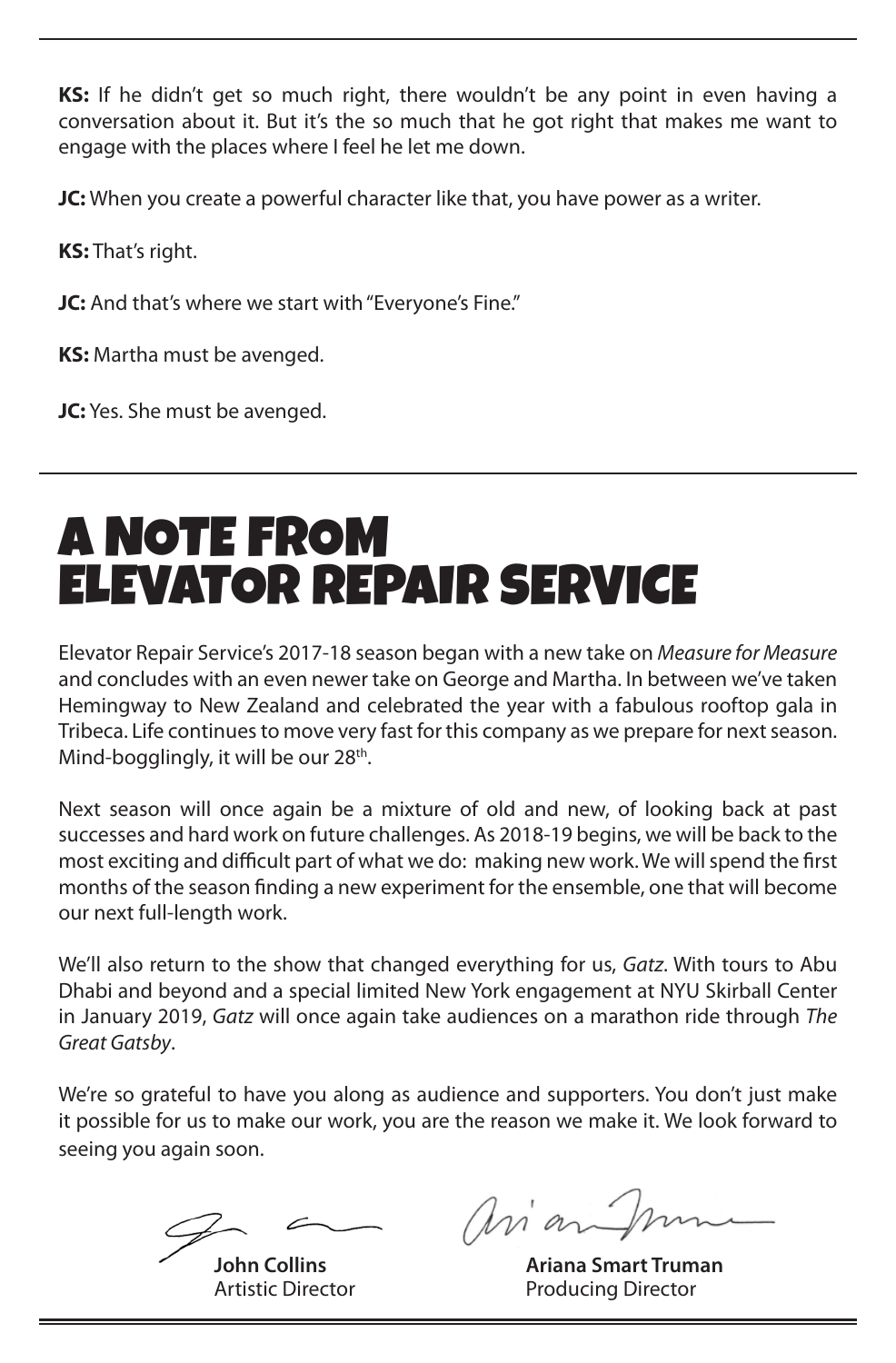### JOHN COLLINS, Artistic Director ARIANA SMART TRUMAN, Producing Director ELEVATOR REPAIR SERVICE

presents



#### By **KATE SCELSA**  for **ELEVATOR REPAIR SERVICE**

#### with **LINDSAY HOCKADAY, MIKE IVESON, VIN KNIGHT, APRIL MATTHIS, ANNIE MCNAMARA**

Scenic Design **LOUISA THOMPSON** Costume Design **KAYE VOYCE** Lighting Design **RYAN SEELIG** Sound Design **BEN WILLIAMS** Properties Design **AMANDA VILLALOBOS** Stage Manager **MAURINA LIOCE** Assistant Stage Manager **ELIZABETH EMANUEL** Production Manager **LIZ NIELSEN** Technical Director **AARON AMODT**

Director of Development **MARILYN HAINES** Finance Manager **LUCY MALLETT** Associate Producer **LINDSAY HOCKADAY** Producer **ARIANA SMART TRUMAN**

### Directed by **JOHN COLLINS**

This work was commissioned by the Virginia B. Toulmin Foundation and developed in part at the Access Theater Residency Program, and is generously supported by The Lehoczky Escobar Family, and Lee and Fritz Michel.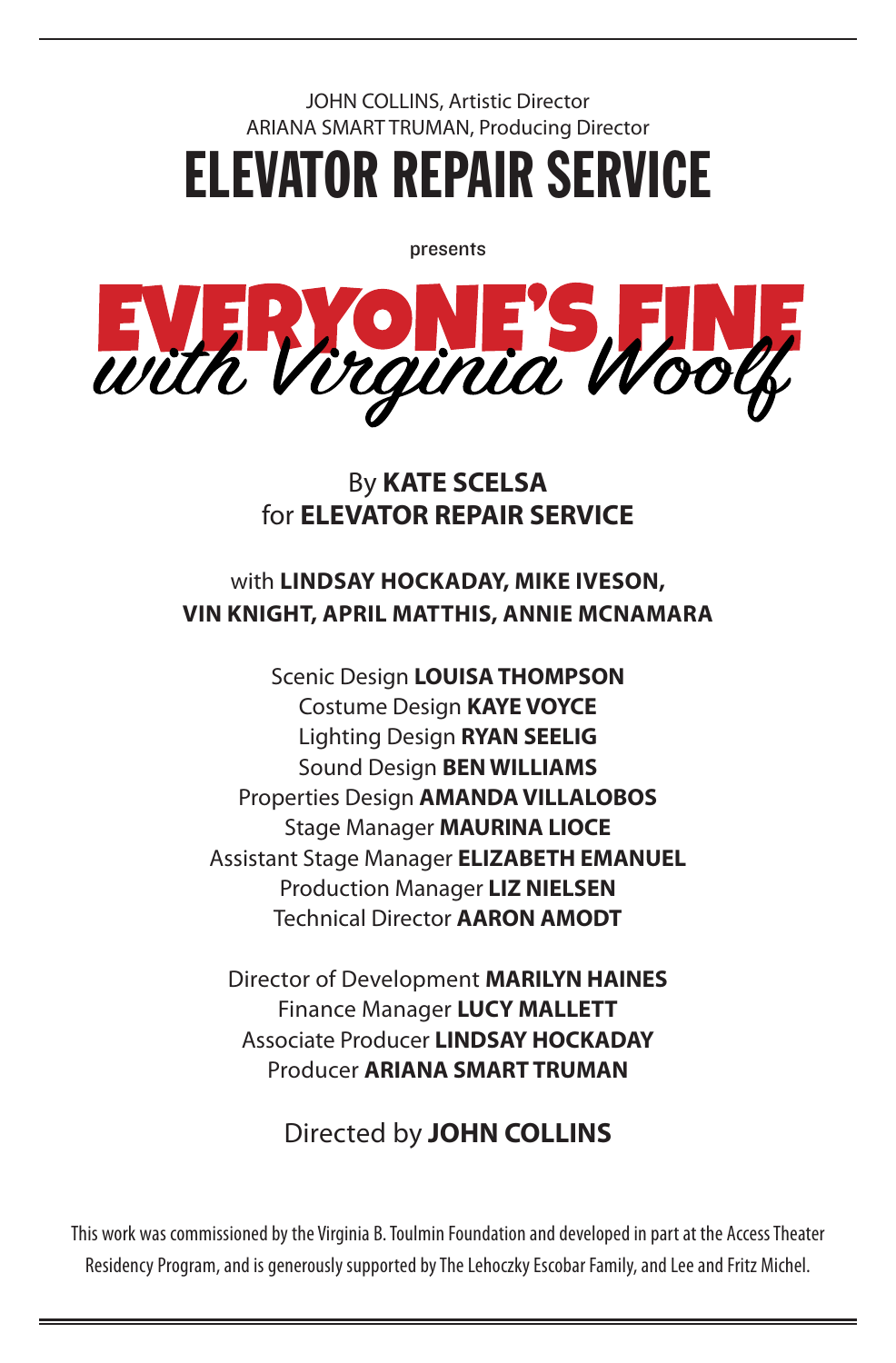# COMPANY

| Honey Sloane  APRIL MATTHIS              |  |
|------------------------------------------|--|
| Carmilla, PhD Candidate LINDSAY HOCKADAY |  |

*Performance time is approximately one hour and 15 minutes.*

## WHO'S WHO

**LINDSAY HOCKADAY** (Carmilla, PhD Candidate) With ERS: as performer: GATZ (2012); SHUFFLE; FONDLY, COLLETTE RICHLAND; THE SELECT (THE SUN ALSO RISES) (tours); MEASURE FOR MEASURE. She performs with Sibyl Kempson's 7 Daughters of Eve Theater & Performance Company. ERS Associate Producer and Director of Education Programs.

**MIKE IVESON** (Nick Sloane) With ERS: GATZ; THE SELECT (THE SUN ALSO RISES); ARGUENDO; THE SOUND AND THE FURY; FONDLY, COLLETTE RICHLAND; MEASURE FOR MEASURE. Other selected credits: PLENTY (Public Theater); the Obie-winning A BEAUTIFUL DAY IN NOVEMBER ON THE GREATEST OF THE GREAT LAKES (New Georges); THE WORLD MY MAMA RAISED (Clubbed Thumb); HOW TO GET INTO BUILDINGS (New Georges); CRIME OR EMERGENCY (PS122); and in his self-penned musicals SORRY ROBOT (New Ohio) and THE TEAR DRINKERS (The Kitchen). TV: "Orange Is the New Black." mikeiveson.com

**VIN KNIGHT** (George Washington) With ERS: MEASURE FOR MEASURE; ARGUENDO; FONDLY, COLLETTE RICHLAND; SHUFFLE; THE SELECT (THE SUN ALSO RISES); THE SOUND AND THE FURY; NO GREAT SOCIETY and GATZ. Other stage credits include THE MUSIC MAN (Sharon Playhouse), SPAM (JACK), OUR MAN IN HAVANA (Portland Stage), CAT ON A HOT TIN ROOF (2013 Broadway revival), MARIE ANTOINETTE (ART and Yale Rep), THE TEMPERAMENTALS (Barrow Group) and U.S. DRAG (Clubbed Thumb). Film and TV credits include "Unbreakable Kimmy Schmidt," "Succession," "Bull," "The Blacklist," "Homeland," "Younger" and Robot Stories. He is a graduate of Yale University.

**APRIL MATTHIS** (Honey Sloane) With ERS: THE SOUND AND THE FURY; FONDLY, COLLETTE RICHLAND; MEASURE FOR MEASURE. Off-Broadway: SIGNATURE PLAYS/ FUNNYHOUSE OF A NEGRO (Signature Theater); ANTLIA PNEUMATICA; IOWA (Playwrights Horizons); THE INSURGENTS (Labyrinth); ON THE LEVEE (LCT3); LEAR (Soho Rep); MELANCHOLY PLAY (13P); THE SUGAR HOUSE (Ma-Yi); ANNA BELLA EEMA (New Georges). Regional: LITTLE BUNNY FOO FOO (Actors Theatre of Louisville); A STREETCAR NAMED DESIRE (Yale Rep); Ralph Lemon's SCAFFOLD ROOM (Walker Art Center), Humana Festival. Film/TV: Wendell and the Lemon; Black Card (YouTube); "Instinct" (CBS). Ruth Maleczech Award, Obie Award for Sustained Excellence of Performance.

**ANNIE MCNAMARA** (Martha Washington) With ERS: GATZ and THE SOUND AND THE FURY. Selected theater: IOWA (Playwrights Horizons, Lortel Nomination); WE'RE GONNA BE OKAY (Humana/ATL); MAP OF VIRTUE (13P); THAT PRETTY PRETTY (Rattlestick); RAPTURE, BLISTER, BURN (Huntington). Film & TV: Blue Jasmine, "Orange is the New Black," "The Knick," "Mozart in the Jungle." With Clubbed Thumb, where she is an affiliated artist: THE WORLD MY MAMA RAISED; TOMB OF KING TOT; 41-DERFUL; LAY ME DOWN, JUSTIN TIMBERLAKE; U.S. DRAG.

**KATE SCELSA** (Playwright) has been a member of ERS since 2002. With ERS as a performer: GATZ; THE SOUND AND THE FURY; SHUFFLE; THE SELECT (THE SUN ALSO RISES). Kate's novel "Fans of the Impossible Life" was an Indie Next pick, received a starred review in Publishers Weekly, and has been published in nine languages. Her work for theater has been seen at Dixon Place, The SoHo Playhouse, BAX, and The Bushwick Starr. New Georges Audrey Resident, Lambda Literary LGBTQ Writers in Schools author, and songwriter with her band The Witch Ones. As always, for Amanda, Mom and Dad.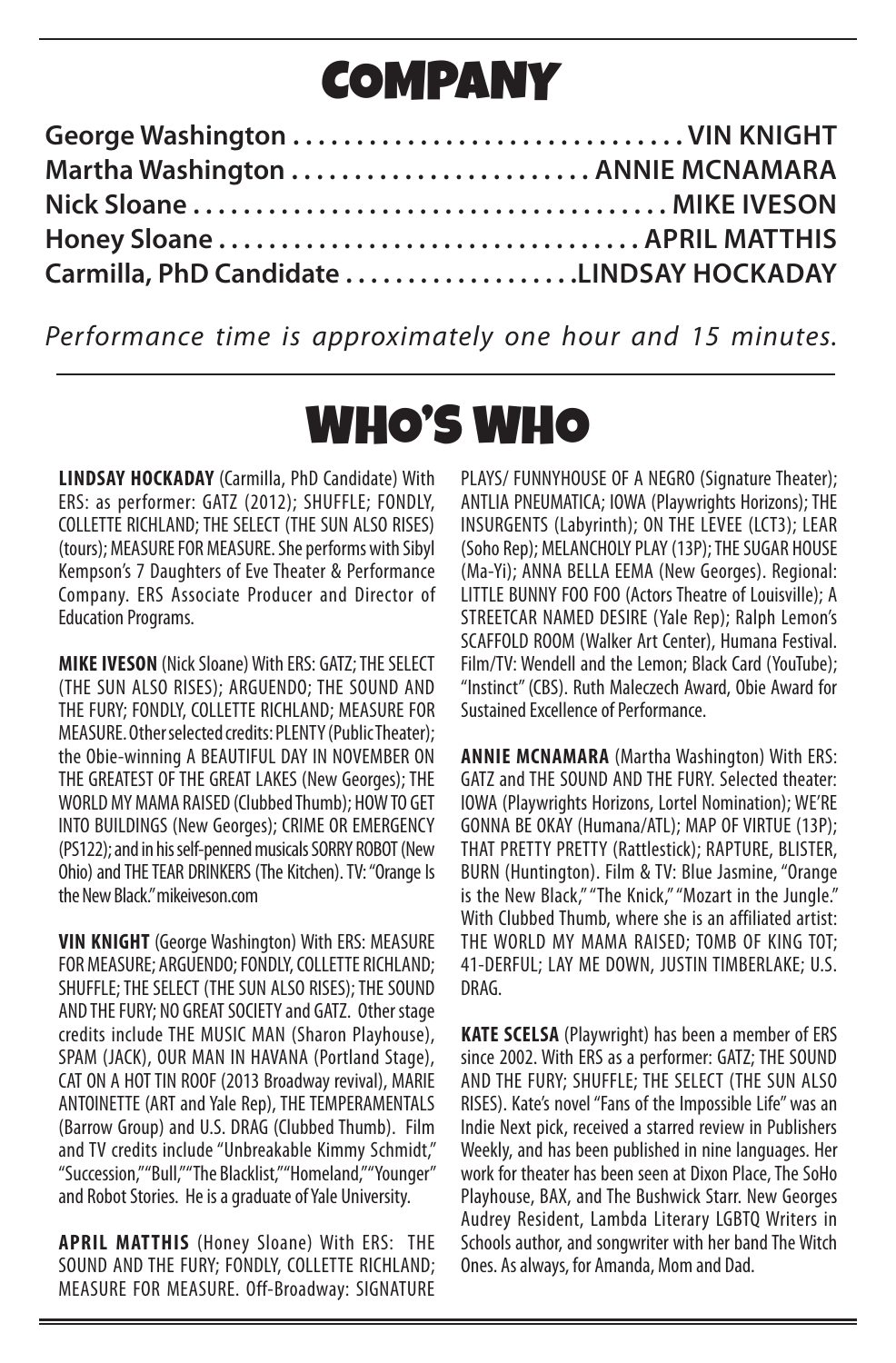## WHO'S WHO

**JOHN COLLINS** (Director) founded Elevator Repair Service in 1991. Since then, he has directed or co-directed all of the company's productions. John is the recipient of a Doris Duke Artist Award, a Guggenheim Fellowship in Drama and Performance Art and a United States Artists Donnelley Fellowship. John received the Lucille Lortel Award for Outstanding Director and the Elliot Norton Award for Outstanding Director for ERS' production of GATZ. John was born in North Carolina and raised in Georgia. He holds a combined degree in English Literature and Theater Studies from Yale.

**AARON AMODT** (Technical Director) With ERS: THE SELECT (THE SUN ALSO RISES) (tour); FONDLY, COLLETTE RICHLAND. NYC: OTHELLO (NYTW); HADESTOWN (NYTW); LAZARUS (NYTW); BELLOMANIA (New Vic). Tours: A BILLION NIGHTS ON EARTH (Lucidity Suitcase Intercontinental); RINGLING BROTHERS AND BARNUM AND BAILEY CIRCUS. Outside of theater Aaron collects personal ephemera and makes ghost photographs.

**ELIZABETH EMANUEL** (Assistant Stage Manager) is an AEA stage manager and assistant stage manager. Selected credits include THIS IS THE COLOR DESCRIBED BY THE TIME (New Georges/Lily Whitsitt); TANIA IN THE GETAWAY VAN (The Pool Plays); XANDER XYST, DRAGON: 1 (Ars Nova's ANT Fest); DUST CAN'T KILL ME; PEACE, LOVE AND CUPCAKES (NYMF); INDEPENDENCE (Alchemical Theater Laboratory); IT TAKES A VILLAGE (Three Hares). elizabethlemanuel.com

**MAURINA LIOCE** (Stage Manager) With ERS: THE SOUND AND THE FURY; ARGUENDO; THE SELECT (THE SUN ALSO RISES) (tours); FONDLY, COLLETTE RICHLAND; MEASURE FOR MEASURE. NYC: Stage Management for Jim Findlay, David Byrne, Half Straddle, Sibyl Kempson's 7 Daughters of Eve Theater & Performance Company, Andrew Ondrejaack, Mike Iveson, Erin Markey, Suzanne Bocanegra, Young Jean Lee's Theater Company and Adrienne Truscott. She joined Elevator Repair Service in January 2014.

**LIZ NIELSEN** (Production Manager) This is Liz's first show with ERS. She is currently working with Object Collection on their international tour of IT'S ALL TRUE and is the production manager for HB Studio. Other NY credits include productions with Mason Holdings, Minor Theater, Clubbed Thumb, Soho Rep, Bushwick Starr, and Half Straddle.

**RYAN SEELIG** (Lighting Designer) With ERS: MEASURE FOR MEASURE (co-design). Select lighting design credits include: THE REHEARSAL ARTIST (Michelle Ellsworth); CLYTIGATION: STATE OF EXCEPTION (Michelle Ellsworth); THEY THEMSELF AND SCHMERM (Becca Blackwell); GONER: A VOID (Ondine Geary); THE B-SIDES (The Wooster Group); THE TOWN HALL AFFAIR (co-design, The Wooster Group); LIFE DOES NOT LIVE (James Sprang); KENTUCKY (EST) and LOSING TOM PECINKA (MGF). Seelig is also Michelle Ellsworth's Production Manager and Lighting Supervisor for The Wooster Group. www.ryanseelig.com

**LOUISA THOMPSON** (Set Designer) is a designer and a creator of theatrical work for young audiences. With ERS: GATZ. As Lead Artist she created WASHETERIA, a site-specific all-age event. Other Off-Broadway: [SIC]; BLASTED (Obie and Hewes awards) at Soho Repertory Theatre. NY credits: Signature Theatre, The Play Company, Target Margin Theater, Clubbed Thumb, Rattlestick Playwrights Theater, Theatreworks USA, Playwrights Horizons, The Foundry Theater Company. Regional credits: Berkeley Repertory Theatre, The Kirk Douglas Theater, Arden Theatre, Bard Summerscape, The McCarter Theatre, The Papermill Playhouse, La Jolla Playhouse, The Children's Theatre Company of Minneapolis. Yale School of Drama (MFA), Rhode Island School of Design (BFA), Associate Professor in the Hunter College Department of Theatre.

**ARIANA SMART TRUMAN** (Producer) has worked with ERS in various capacities since 2003, and on staff since 2006; as the Producing Director she produces all the company's work - most recently MEASURE FOR MEASURE at The Public Theater. She has collaborated with many of downtown's finest performing artists, ensembles and institutions including Mike Iveson, Yehuda Duenyas, Collapsable Giraffe, Radiohole, The Wooster Group, HERE Arts Center and Soho Rep. For ART/NY she teaches workshops on touring theater, and in 1996 with Kate Valk she co-founded The Wooster Group's Summer Institute, a free performance workshop for NYC youth, which she directs.

**AMANDA VILLALOBOS** (Properties Designer) With ERS: MEASURE FOR MEASURE and FONDLY, COLLETTE RICHLAND. Broadway design: AMELIE, A NEW MUSICAL. Off-Broadway design includes: HAND TO GOD (Berkeley Rep) and GHOST RINGS (Half Straddle). Other Design & Performance credits include: THE PEE-WEE HERMAN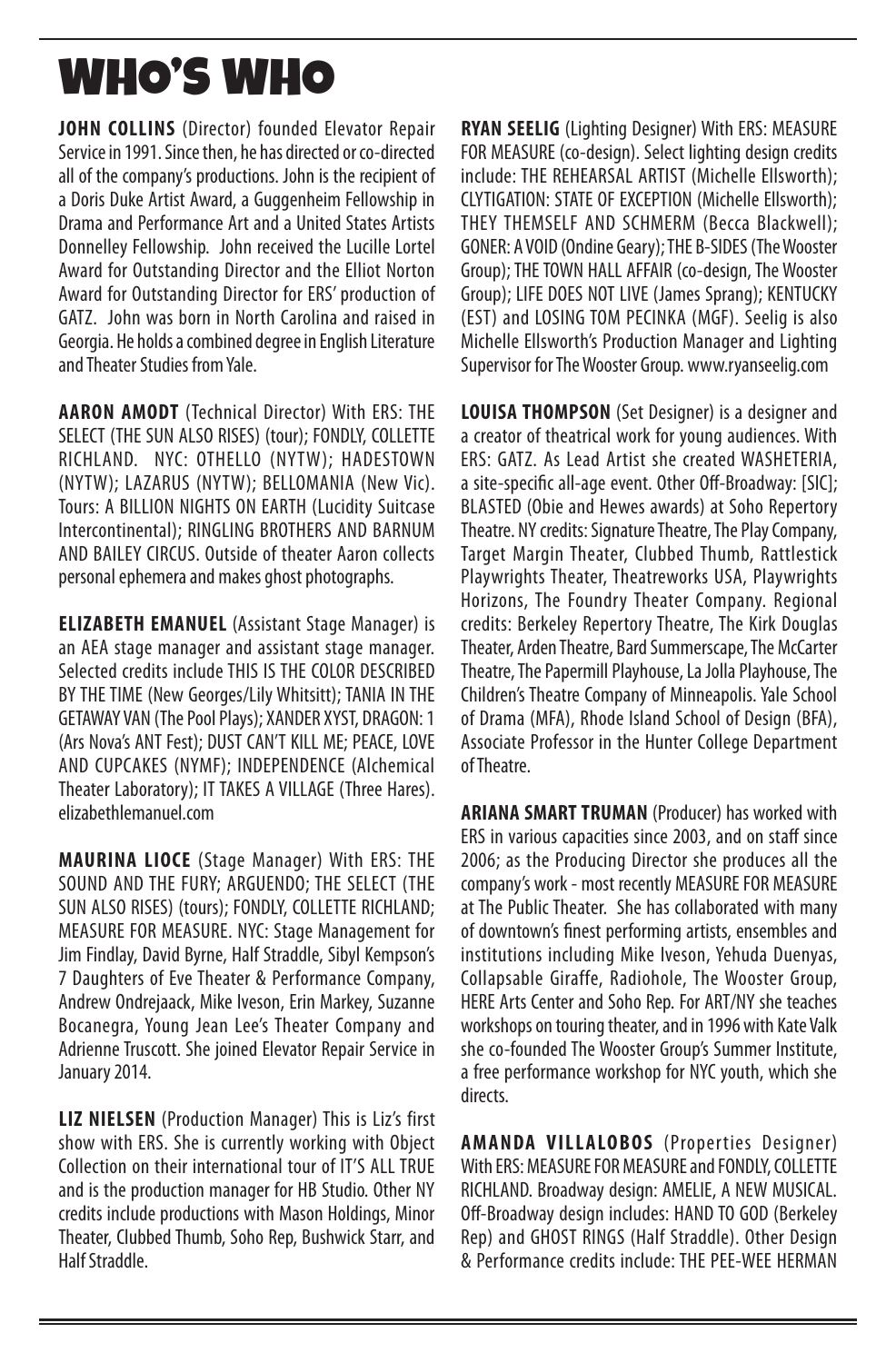# WHO'S WHO

SHOW on Broadway, "Late Night" with Seth Meyers and LET US NOW PRAISE SUSAN SONTAG. She also works in collaboration with artist Becca Blackwell and is a member of 7 Daughters of Eve Theater & Performance Company and the band The Witch Ones. www.avpuppets.com

**KAYE VOYCE** (Costume Designer) With ERS: MEASURE FOR MEASURE. Broadway: SIGNIFICANT OTHER; THE REAL THING; THE REALISTIC JONESES; SHINING CITY. Recent Off-Broadway: HAMLET (The Public Theater); A HOME AT THE ZOO; THE ANTIPODES; SIGNATURE PLAYS; THE WAYSIDE MOTOR INN (Signature Theatre); MOURNING BECOMES ELECTRA (Target Margin Theater); REVOLT. SHE SAID. REVOLT AGAIN (Soho Rep); AFTER THE BLAST; THE MYSTERY OF LOVE & SEX; 4000 MILES (Lincoln Center Theater). Other recent: Richard Maxwell's PARADISO; THE EVENING, PARTS I AND II; ISOLDE and NEUTRAL HERO. Trisha Brown's final dances: TOSS and ROGUES.

**BEN WILLIAMS** (Sound Designer) With ERS: FONDLY, COLLETTE RICHLAND; THE SELECT (THE SUN ALSO RISES); GATZ; ARGUENDO; THE SOUND AND THE FURY; SHUFFLE; NO GREAT SOCIETY. New York: MIND ON HEAVEN (creator, performer); THIS IS THE COLOR (Lily Whitsitt); RAW BACON FROM POLAND (Christina Masciotti); THE TERRIFYING (Julia Jarcho and minor theater); WHEN A PRIEST MARRIES A WITCH (Suzanne Bocanegra). Awards for sound design: Obie, Lucille Lortel, LADCC. www.benwilliamsdotcom.com

**ELEVATOR REPAIR SERVICE** Elevator Repair Service is a New York City-based company that creates original works for live theater with an ongoing ensemble. Founded in 1991, ERS has authored an extensive body of work that includes 19 original theatrical productions. ERS recently concluded a sold-out run at The Public Theater of their MEASURE FOR MEASURE. The company's bestknown work, GATZ (2006) is a word-for-word enactment of "The Great Gatsby" set in a mysterious low-rent office and presented in an eight-hour performance. It returns to New York for a limited run at NYU Skirball January 2019. ERS has received numerous awards and distinctions including an OBIE for Sustained Excellence; The Foundation for Contemporary Arts Theater Grant; the Theatre Communications Group's Peter Zeisler Memorial Award for Outstanding Achievement; Elliot Norton Awards for Outstanding Visiting Production, Outstanding Actor, and Outstanding Director; and Lucille Lortel Awards for Alternative Theatrical Experience, Outstanding Director and Outstanding Design. Artistic Director

John Collins received a 2011 US Artists Fellowship, a 2010 Guggenheim Fellowship and a 2014 Doris Duke Performing Artist Award. ERS ensemble members have received OBIEs for Sound Design and Sustained Excellence in Performance and Lighting Design.

**ABRONS ARTS CENTER** is a home for contemporary interdisciplinary arts in Manhattan's Lower East Side neighborhood. A core program of the Henry Street Settlement, Abrons believes that access to the arts is essential to a free and healthy society. Through performance presentations, exhibitions, education programs and residencies, Abrons mobilizes communities with the transformative power of art. Abrons Arts Center values freedom of expression and creativity, ever striving to provide creative communities with a space that celebrates diversity of thought and experience.Abrons aims to be an anti-oppressive home to people from all backgrounds and does not discriminate on the basis of race, national or ethnic origin, citizen status, ancestry, age, religion, disability, sex or gender identity. As definitions of expression and inclusion evolve, Abrons is committed to continually revising this statement in collaboration with our communities.

#### **INDIGENOUS LAND ACKNOWLEDGMENT**

**Nulelìntàmuhëna èli paèkw Lenapehoking Kulawsihëmo ènta ahpièkw. Nooleelundamuneen eeli payeekw Lunaapeewahkiing. Wulaawsiikw neeli apiiyeekw. We are glad because you people came to Lenapehoking. Live well when you are here.**

Abrons Arts Center is situated on the Lenape island of Manhahtaan (Mannahatta) in Lenapehoking, the Lenape homeland. We pay respect to Lenape peoples, past, present, and future and their continuing presence in the homeland and throughout the Lenape diaspora. We offer our care and gratitude to the land, water and air of Lenapehoking, and are committed to resisting colonialism and imbalance with Mother Earth through the support of Indigenous-led programming and Indigenous artistic practices.

*Thank you to the Lenape Center and Emily Johnson for their partnership in developing Abrons Arts Center's Indigenous Land Acknowledgment.*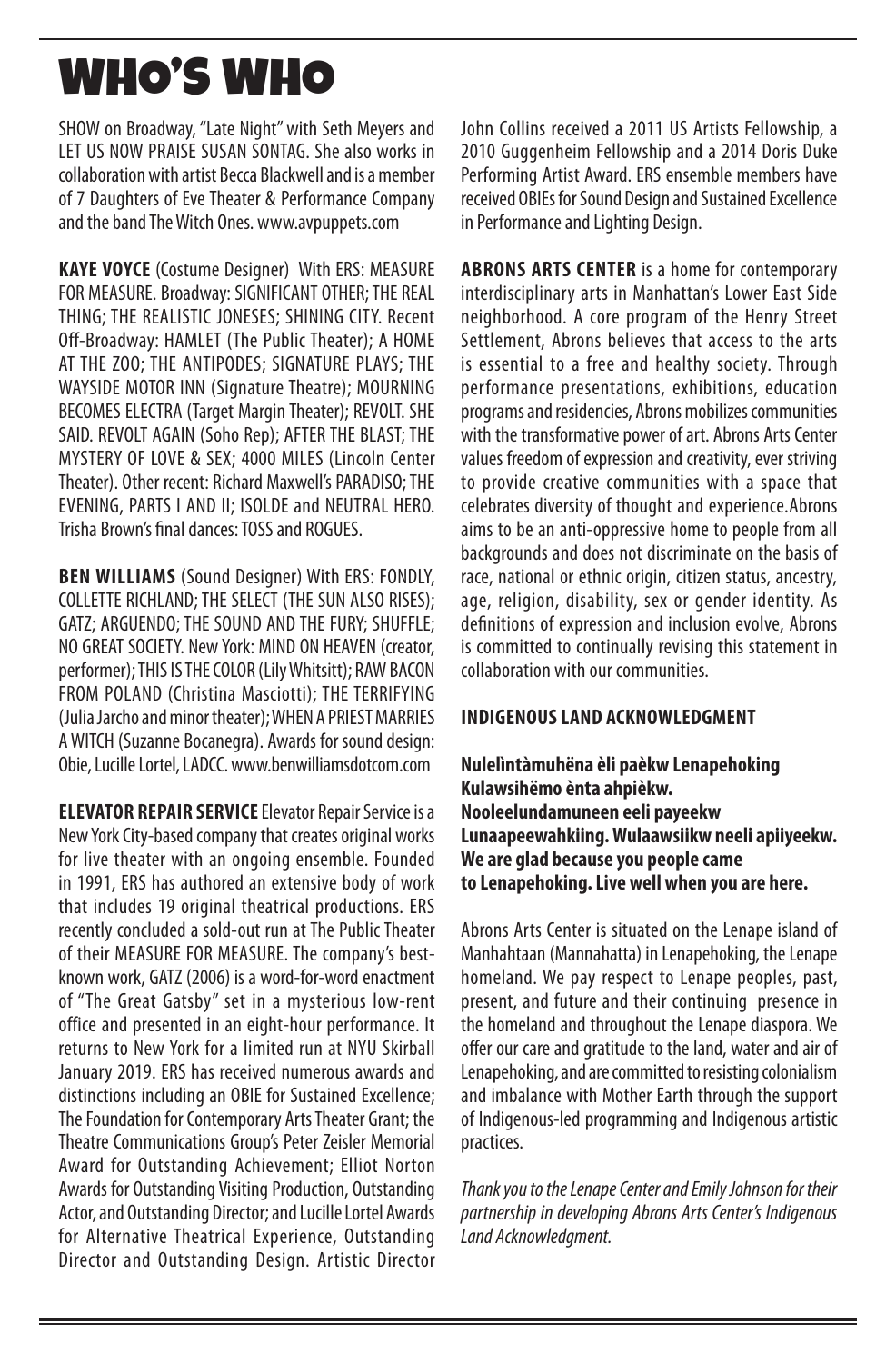#### ERS STAFF

Artistic Director. . . . . . . . . . . . . . . . . . . . .John Collins Producing Director. . . . . . . . . .Ariana Smart Truman Director of Development. . . . . . . . . . Marilyn Haines Director of Education Programs &

 Associate Producer. . . . . . . . . . Lindsay Hockaday Manager of Finance . . . . . . . . . . . . . . . .Lucy Mallett Stage Manager. . . . . . . . . . . . . . . . . . .Maurina Lioce Administrative Consultant. . . . . . . . . . Hanna Novak Graphic Designer. . . . . . . . . . . . . . .Maggie Hoffman Interns. . . . . . . . . . . . . . . . . . . . . . Hannah Birch Carl, Stephanie Ghajar, Anxin Hu, Emma Levine, Shaina Matthews, Micali Morin, Lilja Owsely, Joeley Pulver, Rosie Rizzo, Anna Maria Tomasdottir

#### SPECIAL SERVICES

| Production Photographer Joan Marcus     |                        |
|-----------------------------------------|------------------------|
| Promotional Photographer. Brad Buehring |                        |
|                                         |                        |
| Press Representative. John Wyszniewski, |                        |
|                                         | <b>Everyman Agency</b> |

#### ERS BOARD OF DIRECTORS

Doug Curtis (Chair), Steve Bodow (Vice Chair), Zoe E. Rotter (Vice Chair), Lucy Mallett (Treasurer), John Collins (President), Clay Ballard, Kenneth Cera, David Gilbert, Mindy Goldberg, Fritz Michel, Nicholas Quinn Rosenkranz, Greig Sargeant, Bill Stasiulatis, Anne Stringfield, Robert A. Wilson, Jr.

#### EVERYONE'S FINE WITH VIRGINIA WOOLF PRODUCTION CREDITS

Assistant Set Designer. . . . . . . . . . . . . . .Sam Vawter Assistant Costume Designer. . . . . . . . . Alice Tavener Assistant Lighting Designer. . . . . . . .Evan Anderson Sound Design Intern. . . . . . . . . . . . . . . Isabel Bleyer Properties Intern & Run Crew . . . . . Hannah Birch Carl Load-in crew. . . . . . . . . . Sally Shepard, Shane Salk, Akil Noel, Tavish Miller, Aaron Minebrook, Gene Lee Master Electrician. . . . . . . . . . . . . . . . . Becca Plunkett Assistant Master Electrician. . . . . . . . . . . Greg Folsom

Electricians . . . . . . . . . . . . . . . . . . . . . .Natalie Avery, Martin Bodenheimer, Caroline Eng, David Levitt,

 Lizzie Mahoney, Adam Rose, Christina Tang, Luke Van Meveren

Lighting Equipment Rental. . . . . . . Tribeca Lighting Sound Equipment Rental. . . . . . . One Dream Sound Scenic Shop. . . . . . . . . . . . . Joe Silovsky Studios LLC

Special Thanks from the Playwright: Freddie and Vin Scelsa, Alexander C. Sanger, Khaliah Williams, Ajani McMullen-Williams, Laura von Holt, Kate Jacobs, Scott Shepherd, Julian Fleisher and Geoffrey Jackson Scott.

WARNING: The photographing or sound recording of any performance or the possession of any device for such photographing or sound recording inside this theatre, without the written permission of the management, is prohibited by law. Violators may be punished by ejection and violations may render the offender liable for money damages.



THE ACTORS AND STAGE MANAGERS EMPLOYED IN THIS PRODUCTION<br>ARE MEMBERS OF ACTORS' EQUITY ASSOCIATION, THE UNION OF<br>PROFESSIONAL ACTORS AND STAGE MANAGERS IN THE UNITED STATES.



The Director is a member of the STAGE DIRECTRS AND CHOREOGRAPHERS SOCIETY, a national technical labor union.

are R



United Scenic Artists, Local 829 of the IATSE is the union representing scenic, costume, lighting, sound and projection designers in Live Performance.



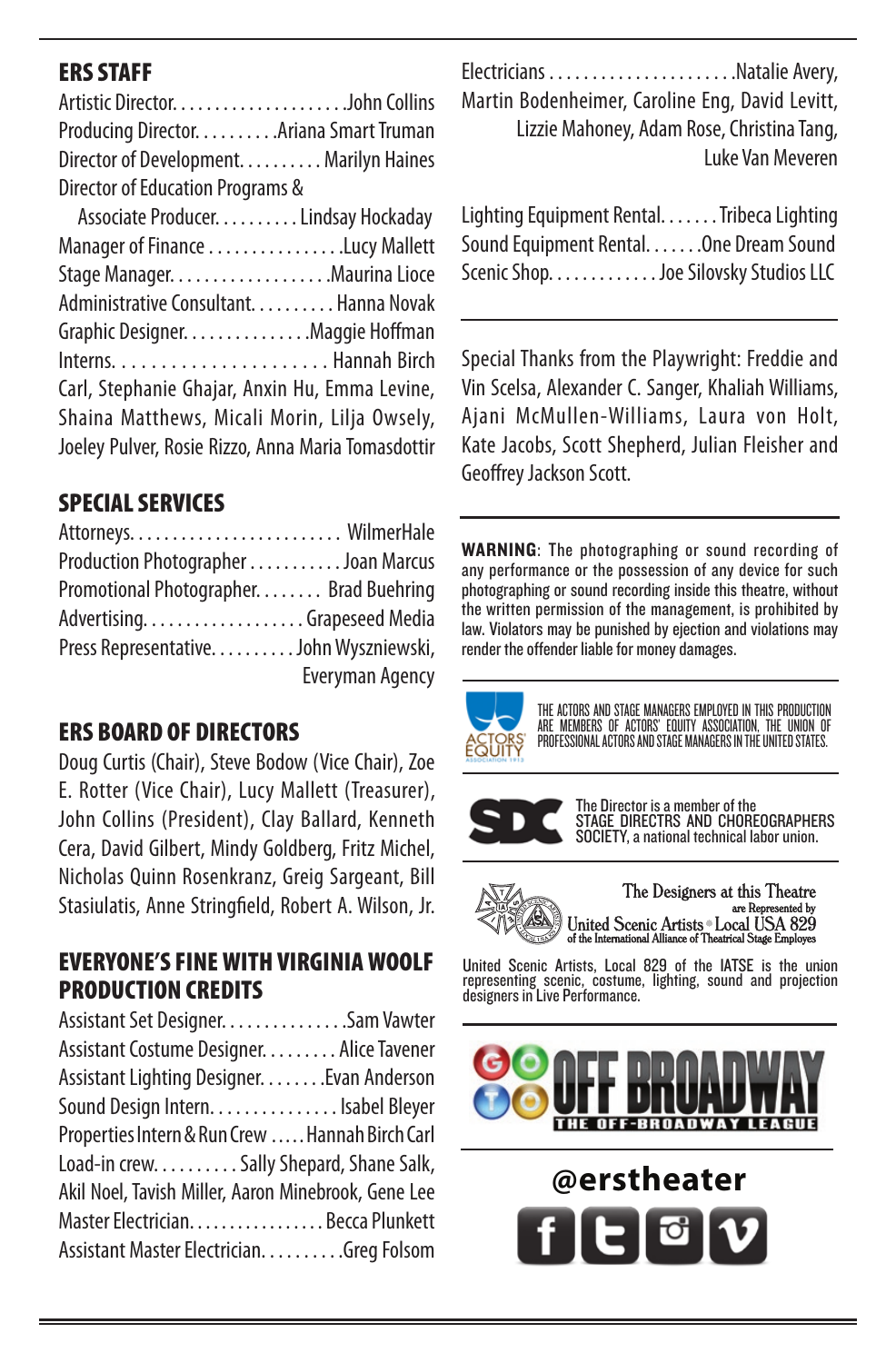# ERS SUPPORTERS

### GOVERNMENT

National Endowment for the Arts

New York State Council on the Arts with the support of Governor Andrew Cuomo and the New York State Legislature New York City Department of Cultural Affairs in partnership with the City Council

### **FOUNDATION**

The Andrew W. Mellon Foundation New York Theater Program Barbara Bell Cumming Charitable Trust

The Dorothy Strelsin Foundation

Edward T. Cone Foundation

Emma Sheafer Trust

The Fan Fox and Leslie R. Samuels Foundation for Contemporary Arts

The Harold and Mimi Steinberg Charitable Trust

Howard Gilman Foundation

Jockey Hollow Foundation

Lucille Lortel Foundation

New England Foundation for the Arts' National Theater Project, with lead funding from The Andrew W. Mellon Foundation

> Scherman Foundation Select Equity Group SEG New Voices Initiative

> > Shubert Foundation

### INSTITUTIONAL

Elevator Repair Service is a member of the Alliance of Resident theaters/New York.











DORIS DUKE **CHARITABLE FOUNDATION** 

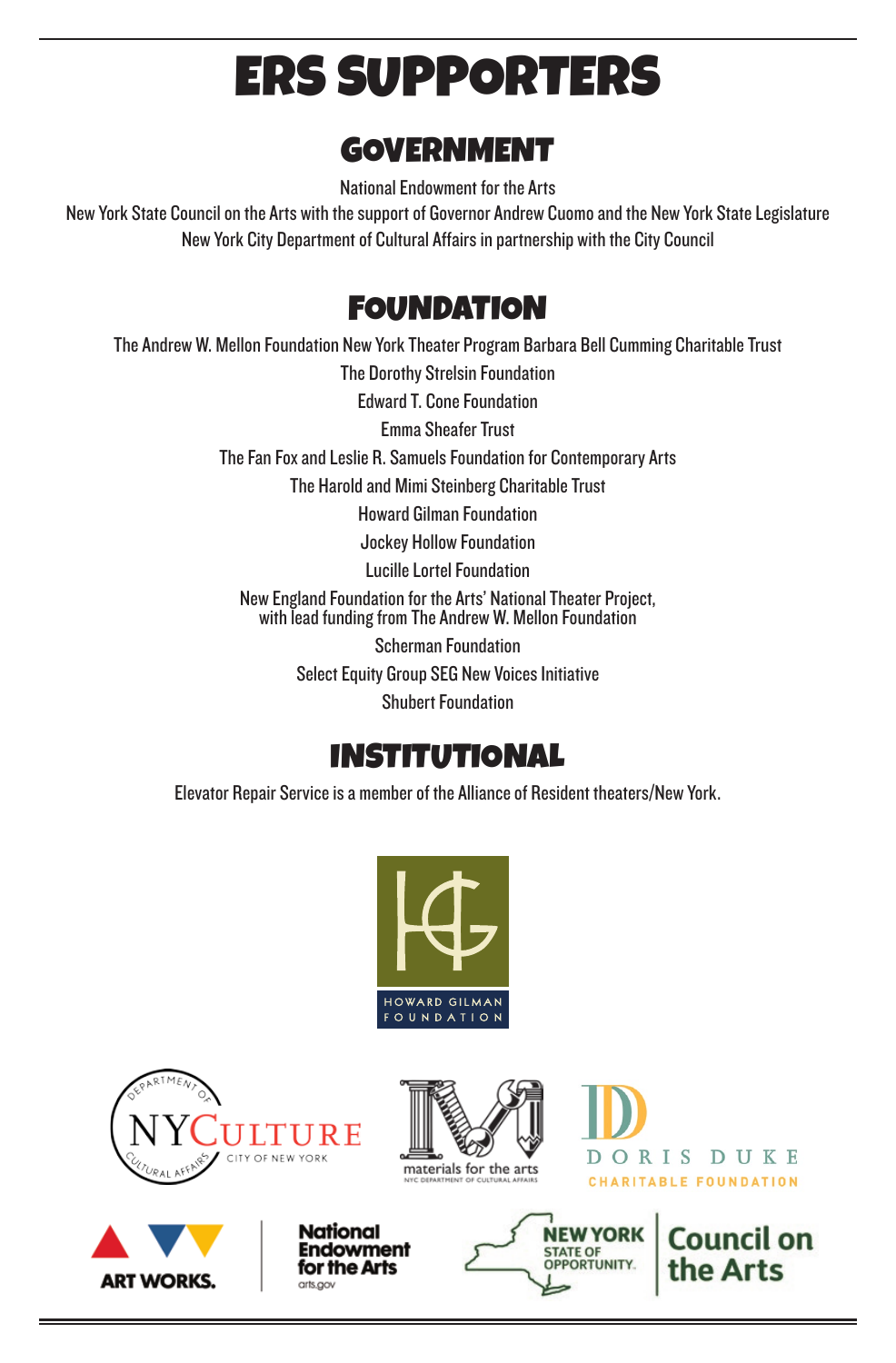# ERS INDIVIDUAL CONTRIBUTORS

### DIRECTOR'S CIRCLE \$1000+

Robin Aufses & Arthur Aufses III Joe Baio & Anne Griffin Christopher Bannon Cori Bargmann Steve Bodow & Kathy Profeta Kenneth Cera Debra & Robert Chavez Emilie Cohen & John Williams Evie & Stephen Colbert Diane Compagno Miller Conrad Cummings & Robert Katz Doug Curtis Shawn Donnelley Samuel Duncan Linda & Thomas Dupree Martha Escobar & Sandor Lehoczky\* Dennis Furbush Linda & Robert German Valerie Gersten

#### David Gilbert\* Peter Goettler & Cynthia Goettler Mark Goldberg & Ariana Smart Truman Mindy Goldberg Kristine & Marc Granetz Laura Grey & Jordan Klepper Rinne Groff & David Becker Diane Hawes David Herskovits & Jennifer Egan Liz & Tim Howell Janet & Michael Iveson Christina & Declan Kiely Lucy Mallett & Brad Buerhing Diane & Adam Max Lee & Fritz Michel\* Jackie & Harry Moses Enid Nemy Elizabeth Newell Stephanie & Robert Olmsted Zhe Pan Julia Pershan & Jonathan Cohen\* Nicholas Pileggi

Pink House Productions Patrick Ravey Lisa Rechsteiner Robert Rosenkranz & Alexandra Munroe Nicholas Quinn Rosenkranz Mark Rossier Janet & Steve Rotter Zoe E. Rotter Ben Rubin & Julie Rottenberg Carolina Saez & Bill Stasiulatis Greig Sargeant\* Freddie & Vin Scelsa\* Betsey Schmidt & Eric Liftin Laura & Karl Slovin Deborah Solomon & Kent Sepkowitz Patricia Specter Anne Stringfield & Steve Martin Susan Wheeler Janine Safer & Jonathan Whitney Frank Williams & Keris Salmon David & Martha Zornow

### INSIDERS \$250 - \$999

Kim Adler Carlos & Elizabeth Arnaiz Elizabeth Calhoun Baker Susan Barbash & Eric Katz David Bedingfield David Bither Alison & Dave Blaschak Barbara Canody Amy Carlson Ruth Anna Carlson & Albert Leonetti Karen Casey Ann Colonna Charley Cooper Radu Costin & Gabriela Chelariu Erin Courtney & Scott Adkins Jerry Croghan & Louis Hedgecock Lynn & Court Cunningham Timothy Donovan Susan Eddy Steven A. Engel Caryl & Ken Field Ross & Margaret Fletcher Ari Fliakos & Erin Douglass Blake & Andrew Foote Victoria Fort Helen & Stephen Freidus

Ruth Gallo & Kevin Meehan Margery & Don Galluzzi\* Cory Greenberg Jeff Haines Wendy Haley Julie Hall-Houston & Scott Houston Jeff Hannon Tracy Hatton Charles Heenan Linda Hirshman Gabrielle Howard & Martin Skoble Anxin Hu Tracy Hurley Martin\* Susan & Stephen Jeffries Sally & Daniel Johnnes Maira Kalman Richard Kayne Johnelle & Rodney Kennedy John Kim Tiffany Knipe Sara & Stephen Kraskin Michael Kraskin Karyn Kusama Susan Ladson & John Ladson III Elizabeth LeCompte Tink Leefmans & Ernest Tollerson III David Lesser Don Lewis Nicholas Lewis Melinda McIlwain & Peter Kaminsky Edward McKeaney Brette McSweeney Kelli McTaggart Marjorie Meredith & Derek Walker Maureen Miller, MD Claire Milonas Elizabeth Jeppson John O'Loughlin Sarah Paley & Bob Kerrey Robert Parks Karen Peeler Richard Phillips Steven Phillips & Isabel Swift Aimee Pollak Charles Read Hillary & Charles Reyl Stephanie Sassoon Patricia Savoie Perry Sayles & Max Rosen Sheena See & Roy Faudree William Seward & Michelle Kim Carol Siegel\* Ira Simmonds Gus Solomons, Jr. Chuck Stevenson Vasily Strela & Irina Vainberg Judson Traphagen Julie Welch & David Latham Harry White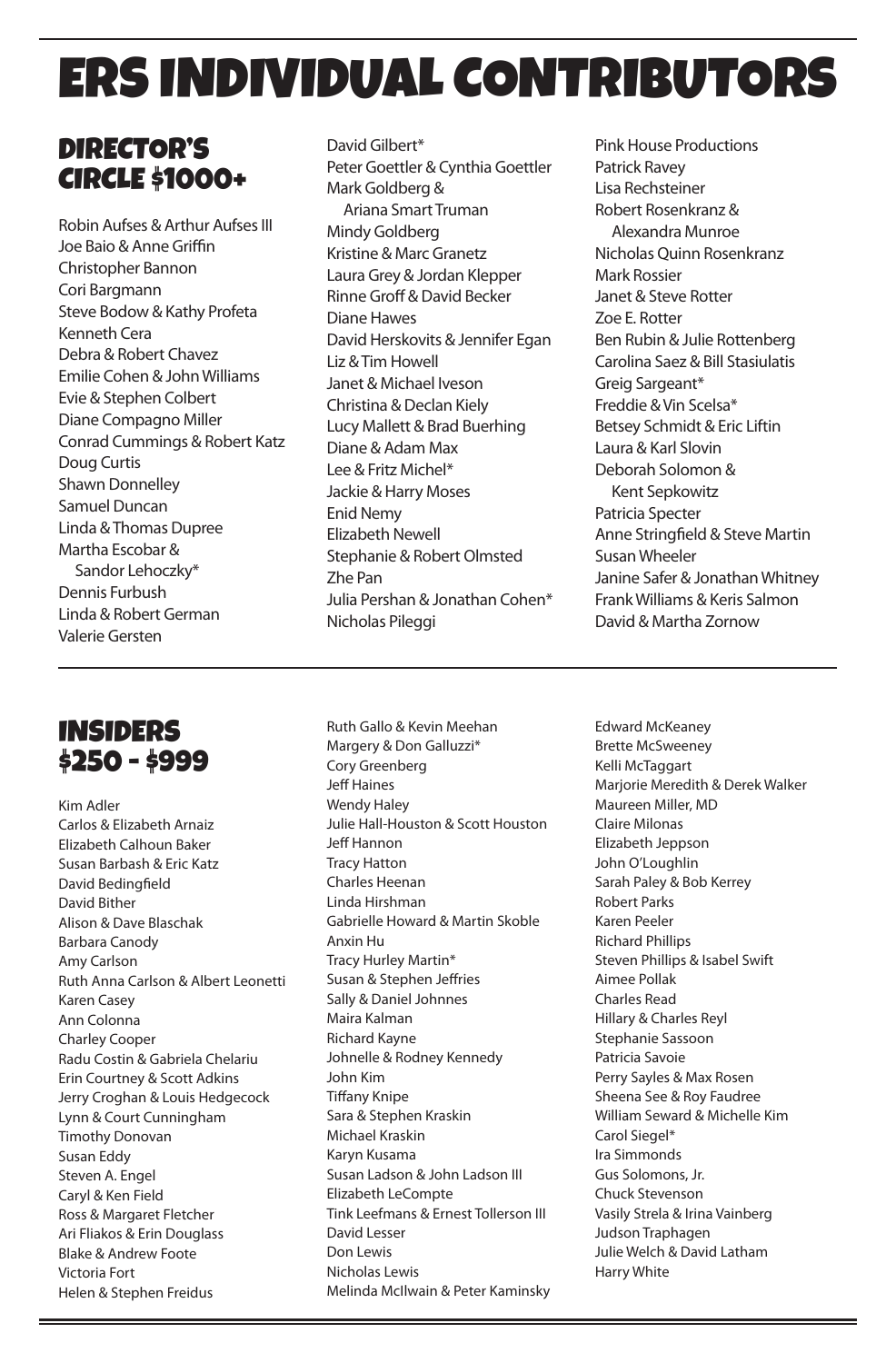#### **SUPPPORTERS** up to \$249

Kristen Abbas Alyssa Agee Laurena Allan & Scott Reilly Beverly & Richard Anderson Jaclyn Backhaus\* Michael Bailey Laura & Joel Bassin Joseph Bauman Kerry & Walter Bauman Earlene Baumunk Ali Bennet Kate Benson\* Susan Bernfield & Claude Millman\* Nadia Bernstein Frank & Iris Bessell Dorothy Bier Saga Blane & Jake Jeppson Christine Bocek Ellen Bodow Emma Bolden\* Frank Boyd\* Susan & Glenn Brill Angie Bucknell Francesco Campari Marvin & Patricia Carlson Don Castro Krissa Corbett Cavouras\* Elaine Chapnick Erin Clark\* Judith Cohen Susan Cole Michael Constantine Claire Conway\* Kendall Cornell Brandon Crain William Curtis Norma Davenport Jessica Del Vecchio\* Allison Devers\* Catharine Dill\* Jill Drew Gray Dunlap\* Christina Duszlak Orianne Dutka\* Susan Eddy Sosi Ermarkaryan John Fager Fanny Ferreira Rebecca Frank\* Deborah Freedman Elinor Fuchs Joanna Furnans\* David & Jennifer Galluzzi Celia Gerard\* Nancy Gershman Ellen Goldensohn Alice Gordon Sheila Greenberg Rufus Griscom & Alisa Volkman Susan Grodnick Rinne Groff & David Becker Kenneth Gross J. Hallock\*

Benjamin Harris Jeanne Heath Cynthia Hedstrom Mona Hennessy\* Hannah Hessel Ratner Andrea Hines\* Gerald Homan Susan Hootstein Nancy & Owen Hughes Judy Isserlis Mimi Johnson Moreson Kaplan & Nina Adams Michael Kaul Mandy Kelsey\* Sibyl Kempson\* Libby King\* Leslie King & Jon Glaser Blake Koh & Sonia Nikore John Kurzynowski\* Spencer Lafrandre Jillian Lauren\* Burt Lazarin Young Jean Lee Phyllis Lehrer Meg Lemke\* Lauren Lentz Margo Levine & R.I. Cantor David Lieberman Sam Lipsyte Chris Lynch & Natasha Samant Emily Marro\* Jessica Massart Tanya Melich Beth Meredith Carol Meyer & Lloyd Westerman Rikki Michels Joanna Migdal Darby Millar Pamela Mitchell Alberto Castaño Molina & Dana Litvack Molina Maryann Molnar & Edward Betty Greg Montano Alison Moritz Phil Morrison Rob Munk Rachel Murphy & Jim Glossman Ashley Myth William Nabers Wendy Naidich Christopher Nattrass Merry Neisner Joyce Nissim Robert Nolan John O'Loughlin Deborah Oestreicher & Victor Magar Dorinda Oliver Anastasia Olowin\* Dave Oppenheimer David Ops\* Karen Peeler Jennifer Peltz Carole Pesner Pauline Pinto Gina Pollara Laurie Posner & Jeffrey Levitsky Terence & Kathleen Price Anthony Privetera

Frank Pruet Carole Randall Gail & George Reeke Hilary Reyl Nancy Reynolds Jessica Rispoli Richard Rizzo Gordon Rogoff & Morton Lichter Judith Rom Jack Rubinstein Stephanie Sassoon Jan Scelsa Kate Scelsa & Amanda Villalobos Linda Schaeffer Betty & Fred Schlissel Carol Schneebaum William Schneider Mona Schnitzler & Jonathan Hurwitz Gary Schwartz Tanya Selvaratnam Judith Sensibar Dans Sheehan\* Scott Shepherd\* Martha Sherman Susan & Jonathan Shopiro Jillian Shriner Carol Siegel Amy Silver Lawrence Smith Susie Sokol Michael Solomon David Stein Nan Strauss Maria Striar Margo Stringfield & James Stringfield, III R. Lee Stump Aniko Szucs Lucy Taylor\* Anne Terrail Maria Thayer Lily Thorne Lauren Timmons Liz Tortolani\* Justin Vahala\* Joe Ventura Mary Villalobos\* Laura Von Holt\* Eva von Schweinitz\* Lois Walker\* Bor-Shuen Wang John Warthen Katie & Heath Watkin Christine Weldon Mac Wellman Colleen Werthmann & Gardiner Comfort Khaliah Williams\* Gary Wilmes & Jennifer Lim\* Maud Winchester & Lucas Reiner Ann Winton Michael Wohl Kristin Worrall\* Wendy Zehngebot Almaz Zelleke & Clay Shirky

*List current as of 5/18/18* \*Contributed to the development of *Everyone's Fine with Virginia Woolf*

**If you'd like to join an ERS patron group or contribute to ERS please contact Marilyn@elevator.org.**